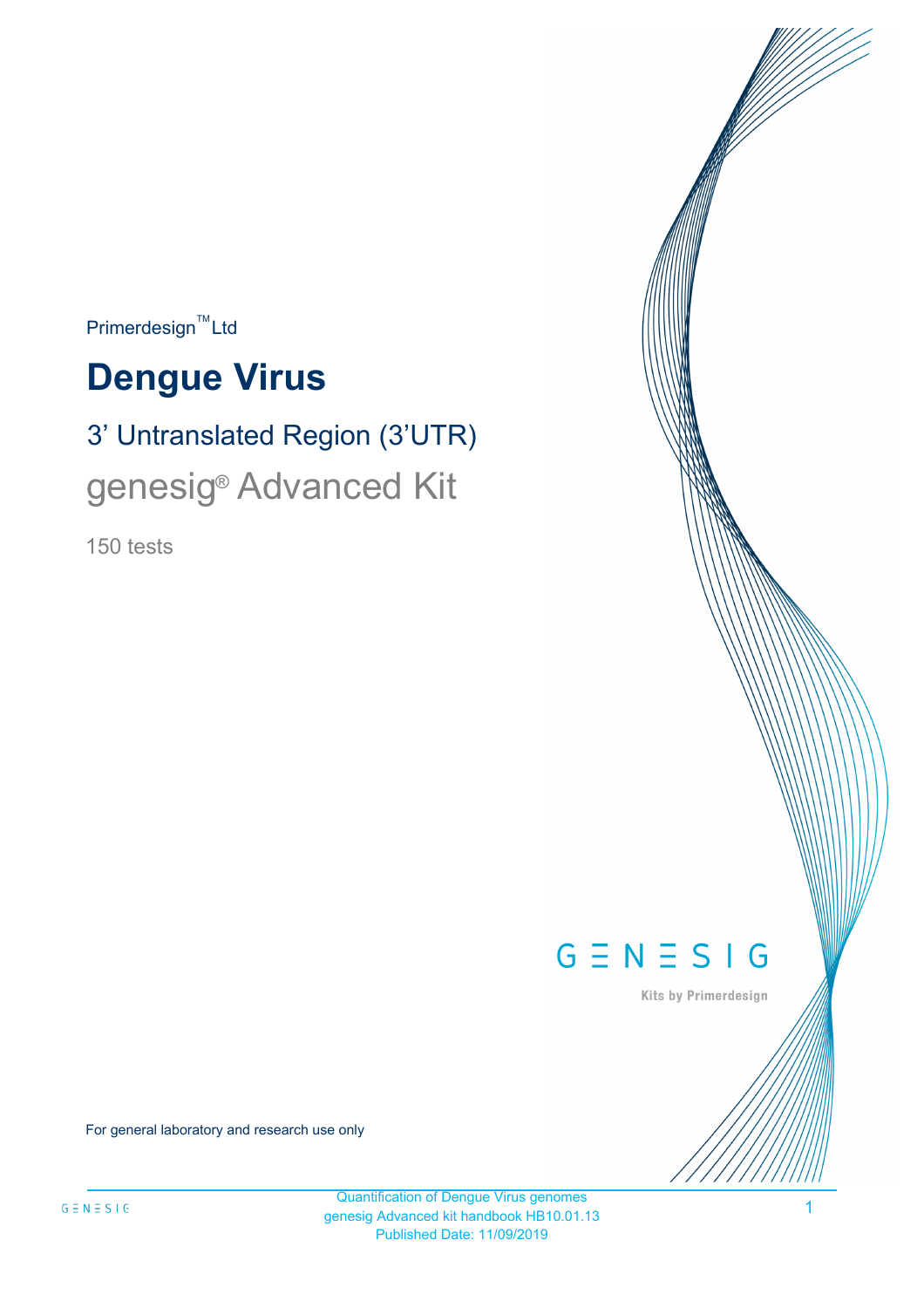## Introduction to Dengue Virus

Dengue (DF) and dengue hemorrhagic fever (DHF) are caused by one of four closely related, but antigenically distinct, virus serotypes (DEN-1, DEN-2, DEN-3, and DEN-4), of the genus Flavivirus. Infection with one of these serotypes provides immunity to only that serotype for life, so persons living in a dengue-endemic area can have more than one dengue infection during their lifetime. DF and DHF are primarily diseases of tropical and sub tropical areas, and the four different dengue serotypes are maintained in a cycle that involves humans and the Aedes mosquito. However, Aedes aegypti, a domestic, day-biting mosquito that prefers to feed on humans, is the most common Aedes species. Infections produce a spectrum of clinical illness ranging from a nonspecific viral syndrome to severe and fatal hemorrhagic disease. Important risk factors for DHF include the strain of the infecting virus, as well as the age, and especially the prior dengue infection history of the patient.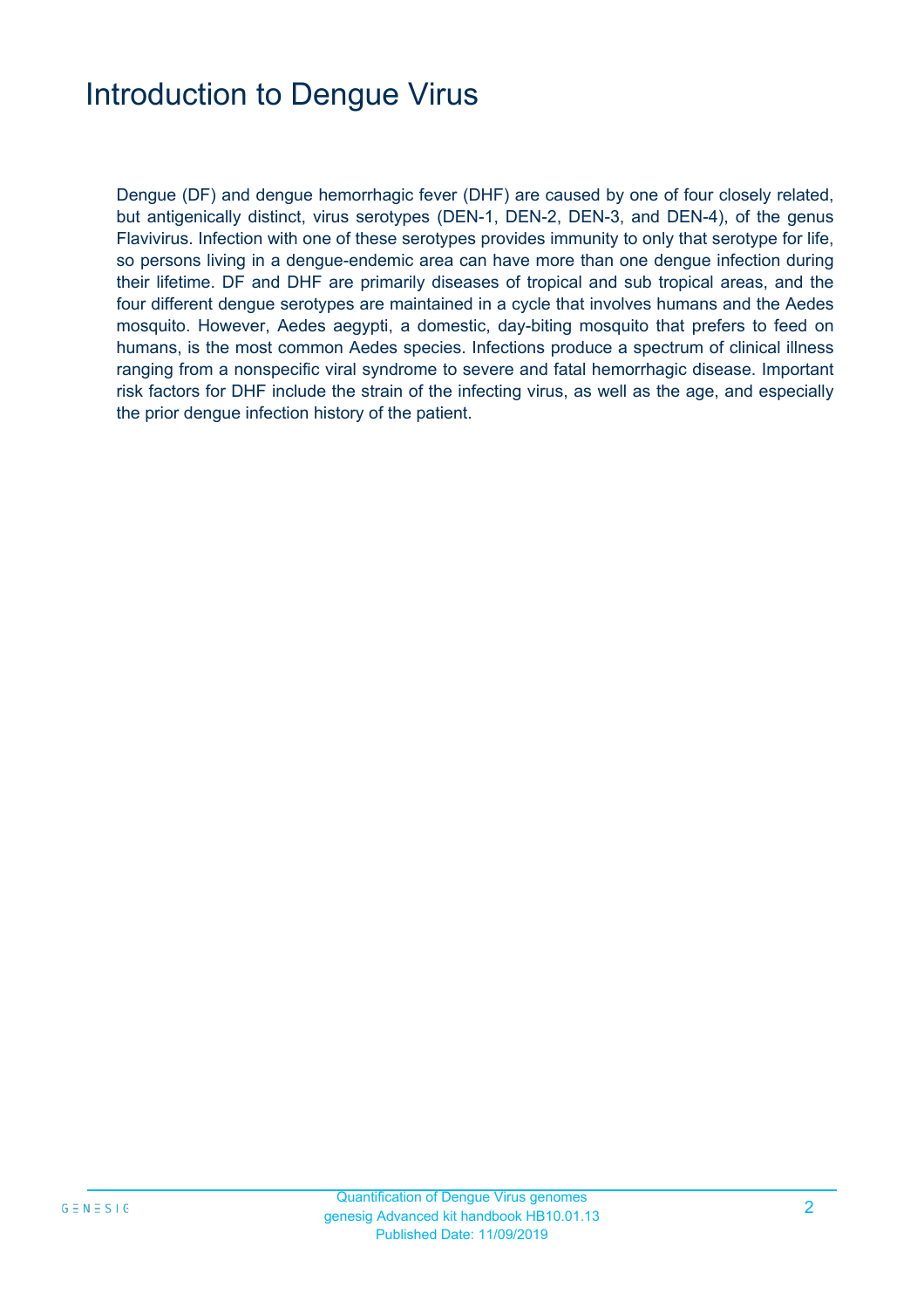# **Specificity**

The Primerdesign genesig Kit for Dengue Virus (Dengue) genomes is designed for the in vitro quantification of Dengue genomes. The kit is designed to have a broad detection profile. Specifically, the primers represent 100% homology with over 95% of the NCBI database reference sequences available at the time of design.

The dynamics of genetic variation means that new sequence information may become available after the initial design. Primerdesign periodically reviews the detection profiles of our kits and when required releases new versions.

The primers and probe sequences in this kit have 100% homology with over 95% of reference sequences contained in the NCBI database.

If you require further information, or have a specific question about the detection profile of this kit then please send an e.mail to enguiry@primerdesign.co.uk and our bioinformatics team will answer your question.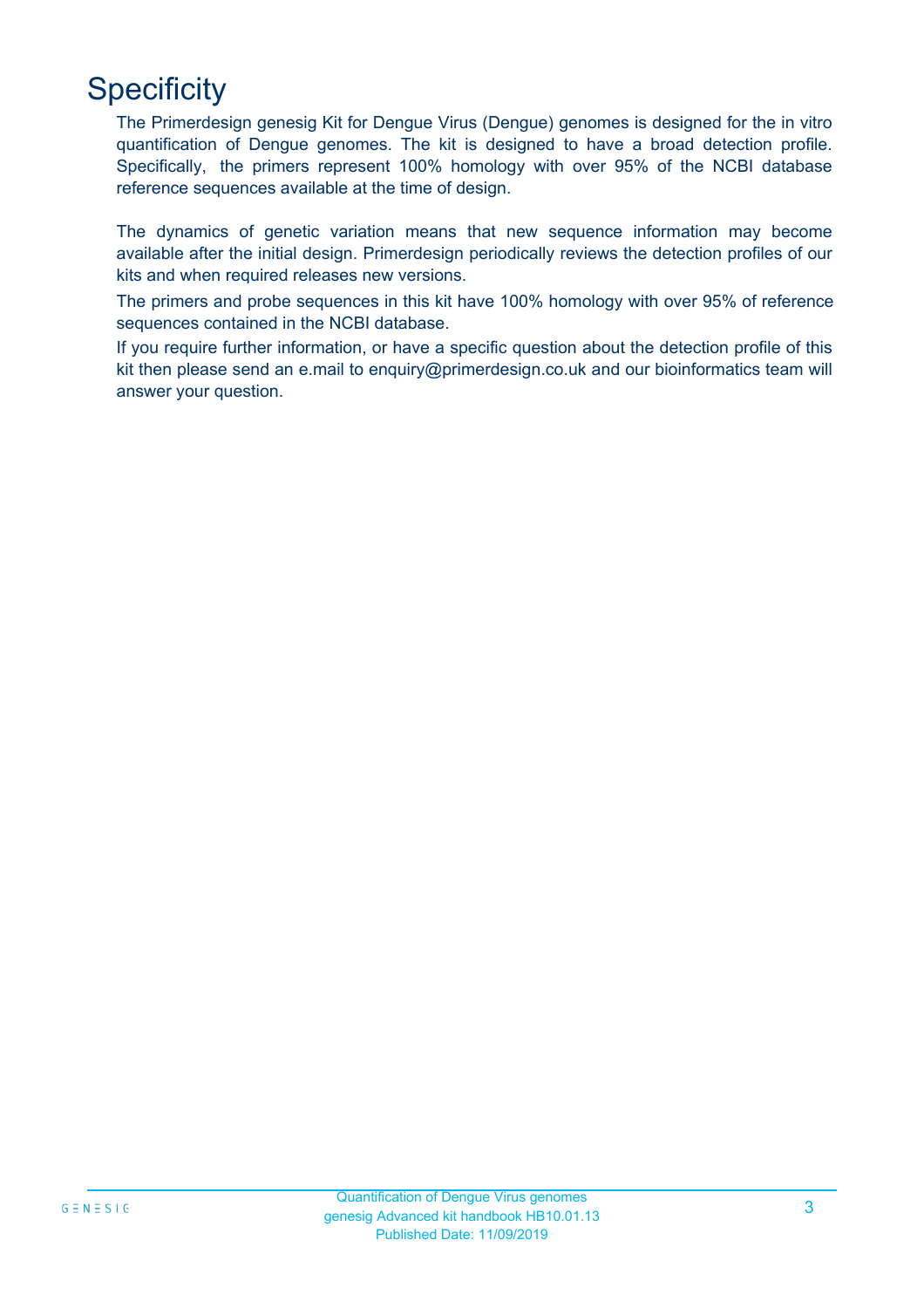### **Kit contents**

- **Dengue specific primer/probe mix (150 reactions BROWN) FAM labelled**
- **Dengue positive control template (for Standard curve RED)**
- **Internal extraction control primer/probe mix (150 reactions BROWN) VIC labelled as standard**
- **Internal extraction control RNA (150 reactions BLUE)**
- **Endogenous control primer/probe mix (150 reactions BROWN) FAM labelled**
- **RNase/DNase free water (WHITE) for resuspension of primer/probe mixes**
- **Template preparation buffer (YELLOW) for resuspension of internal control template, positive control template and standard curve preparation**

### **Reagents and equipment to be supplied by the user**

#### **Real-time PCR Instrument**

#### **Extraction kit**

This kit is recommended for use with genesig Easy DNA/RNA Extraction kit. However, it is designed to work well with all processes that yield high quality RNA and DNA with minimal PCR inhibitors.

### **oasigTM lyophilised OneStep or Precision**®**PLUS OneStep 2X RT-qPCR Master Mix**

Contains complete OneStep RT-qPCR master mix

**Pipettors and Tips**

**Vortex and centrifuge**

#### **Thin walled 1.5 ml PCR reaction tubes**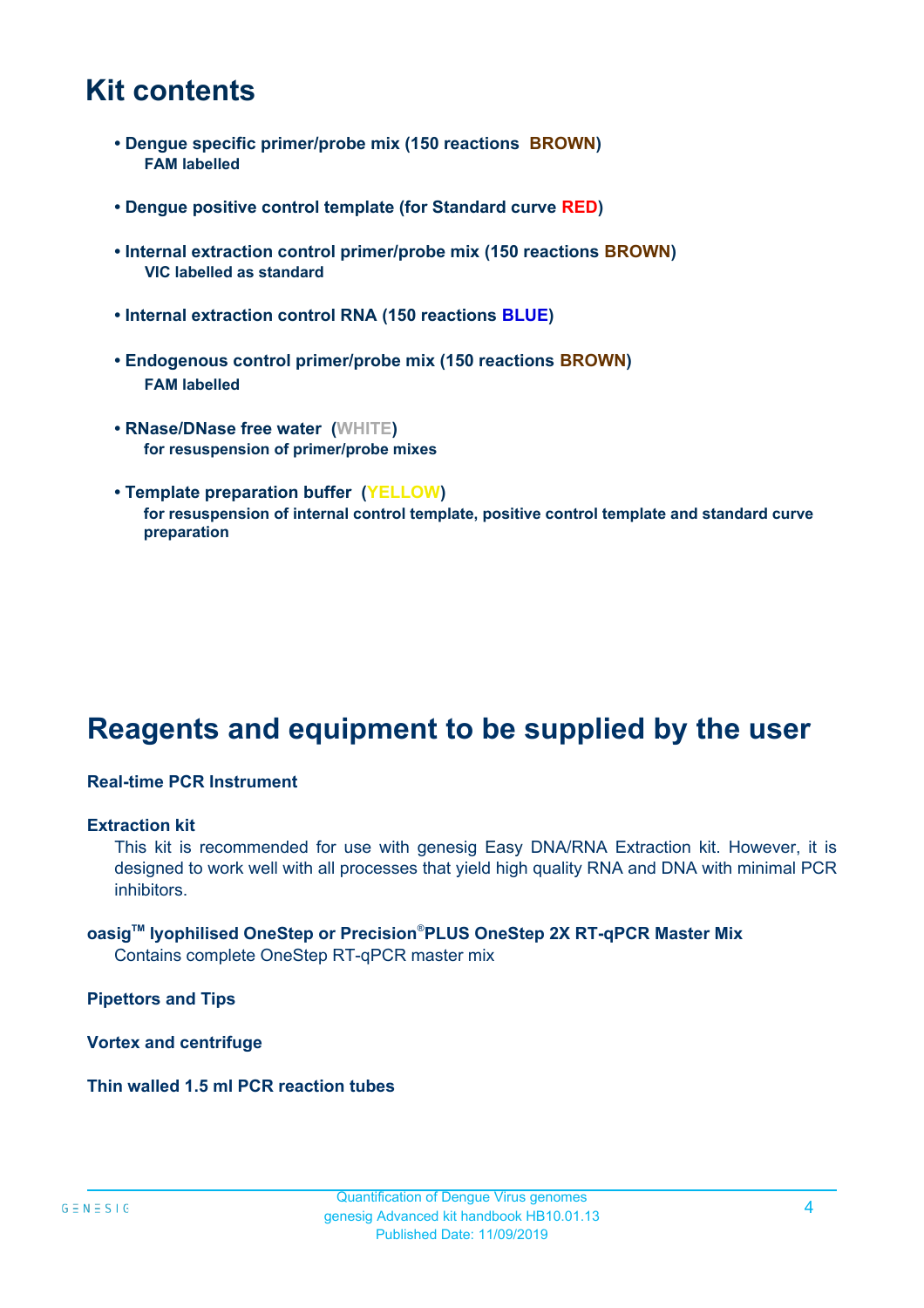### Kit storage and stability

This kit is stable at room temperature but should be stored at -20ºC on arrival. Once the lyophilised components have been resuspended they should not be exposed to temperatures above -20°C for longer than 30 minutes at a time and unnecessary repeated freeze/thawing should be avoided. The kit is stable for six months from the date of resuspension under these circumstances.

If a standard curve dilution series is prepared this can be stored frozen for an extended period. If you see any degradation in this serial dilution a fresh standard curve can be prepared from the positive control.

Primerdesign does not recommend using the kit after the expiry date stated on the pack.

### Suitable sample material

All kinds of sample material suited for PCR amplification can be used. Please ensure the samples are suitable in terms of purity, concentration, and RNA/DNA integrity (An internal PCR control is supplied to test for non specific PCR inhibitors). Always run at least one negative control with the samples. To prepare a negative-control, replace the template RNA sample with RNase/DNase free water.

### Dynamic range of test

Under optimal PCR conditions genesig Dengue detection kits have very high priming efficiencies of >90% and can detect less than 100 copies of target template.

## Notices and disclaimers

This product is developed, designed and sold for research purposes only. It is not intended for human diagnostic or drug purposes or to be administered to humans unless clearly expressed for that purpose by the Food and Drug Administration in the USA or the appropriate regulatory authorities in the country of use. During the warranty period Primerdesign genesig detection kits allow precise and reproducible data recovery combined with excellent sensitivity. For data obtained by violation to the general GLP guidelines and the manufacturer's recommendations the right to claim under guarantee is expired. PCR is a proprietary technology covered by several US and foreign patents. These patents are owned by Roche Molecular Systems Inc. and have been sub-licensed by PE Corporation in certain fields. Depending on your specific application you may need a license from Roche or PE to practice PCR. Additional information on purchasing licenses to practice the PCR process may be obtained by contacting the Director of Licensing at Roche Molecular Systems, 1145 Atlantic Avenue, Alameda, CA 94501 or Applied Biosystems business group of the Applera Corporation, 850 Lincoln Centre Drive, Foster City, CA 94404. In addition, the 5' nuclease assay and other homogeneous amplification methods used in connection with the PCR process may be covered by U.S. Patents 5,210,015 and 5,487,972, owned by Roche Molecular Systems, Inc, and by U.S. Patent 5,538,848, owned by The Perkin-Elmer Corporation.

### **Trademarks**

Primerdesign™ is a trademark of Primerdesign Ltd.

genesig® is a registered trademark of Primerdesign Ltd.

The PCR process is covered by US Patents 4,683,195, and 4,683,202 and foreign equivalents owned by Hoffmann-La Roche AG. BI, ABI PRISM® GeneAmp® and MicroAmp® are registered trademarks of the Applera Genomics (Applied Biosystems Corporation). BIOMEK® is a registered trademark of Beckman Instruments, Inc.; iCycler™ is a registered trademark of Bio-Rad Laboratories, Rotor-Gene is a trademark of Corbett Research. LightCycler™ is a registered trademark of the Idaho Technology Inc. GeneAmp®, TaqMan® and AmpliTaqGold® are registered trademarks of Roche Molecular Systems, Inc., The purchase of the Primerdesign ™ reagents cannot be construed as an authorization or implicit license to practice PCR under any patents held by Hoffmann-LaRoche Inc.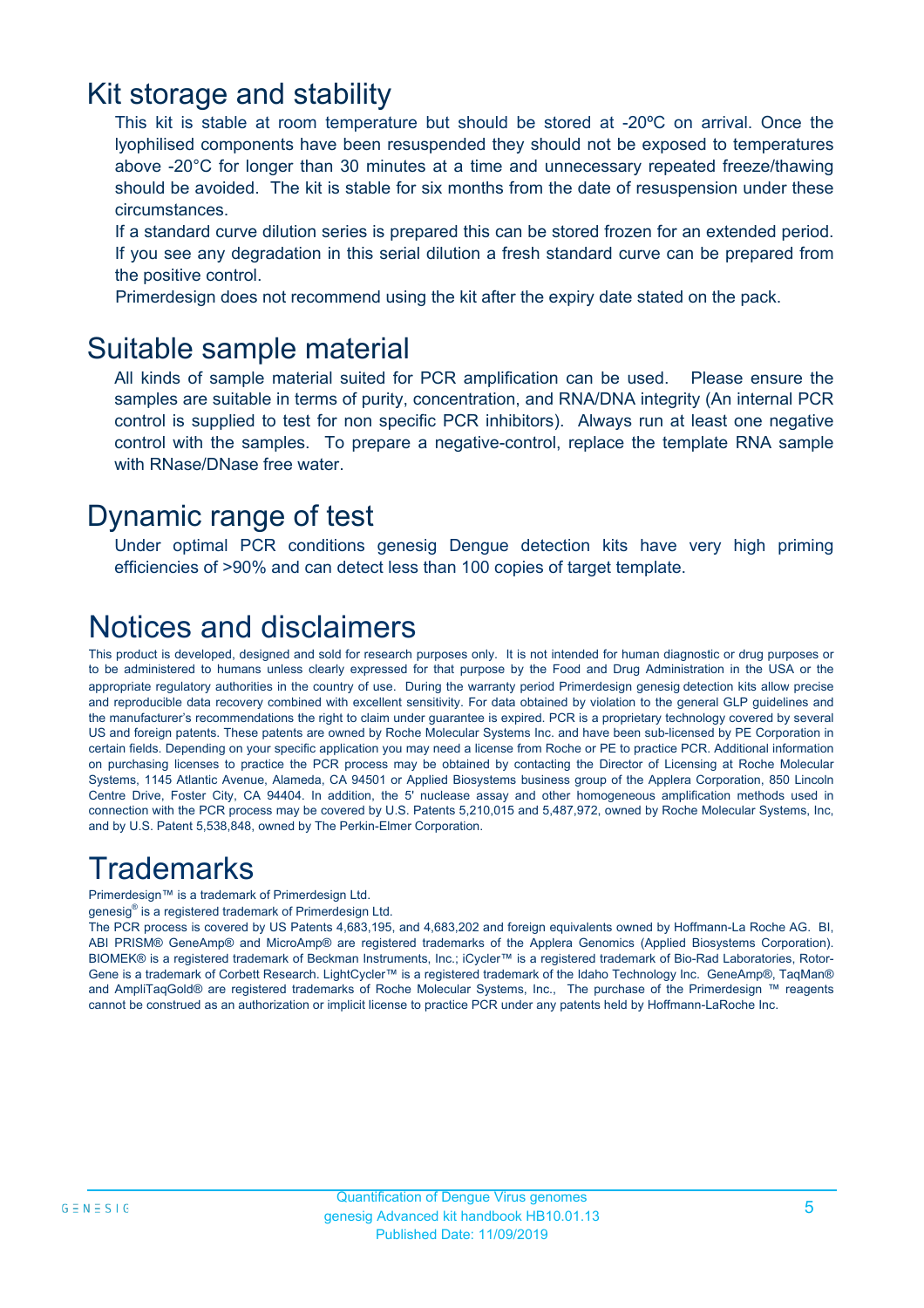## **Principles of the test**

#### **Real-time PCR**

A Dengue specific primer and probe mix is provided and this can be detected through the FAM channel.

The primer and probe mix provided exploits the so-called TaqMan® principle. During PCR amplification, forward and reverse primers hybridize to the Dengue cDNA. A fluorogenic probe is included in the same reaction mixture which consists of a DNA probe labeled with a 5`-dye and a 3`-quencher. During PCR amplification, the probe is cleaved and the reporter dye and quencher are separated. The resulting increase in fluorescence can be detected on a range of qPCR platforms.

#### **Positive control**

For copy number determination and as a positive control for the PCR set up, the kit contains a positive control template.

This can be used to generate a standard curve of Dengue copy number / Cq value. Alternatively the positive control can be used at a single dilution where full quantitative analysis of the samples is not required. Each time the kit is used, at least one positive control reaction must be included in the run. A positive result indicates that the primers and probes for detecting the target Dengue gene worked properly in that particular experimental scenario. If a negative result is obtained the test results are invalid and must be repeated. Care should be taken to ensure that the positive control does not contaminate any other kit component which would lead to false-positive results. This can be achieved by handling this component in a Post PCR environment. Care should also be taken to avoid cross-contamination of other samples when adding the positive control to the run. This can be avoided by sealing all other samples and negative controls before pipetting the positive control into the positive control well.

#### **Negative control**

To validate any positive findings a negative control reaction should be included every time the kit is used. For this reaction the RNase/DNase free water should be used instead of template. A negative result indicates that the reagents have not become contaminated while setting up the run.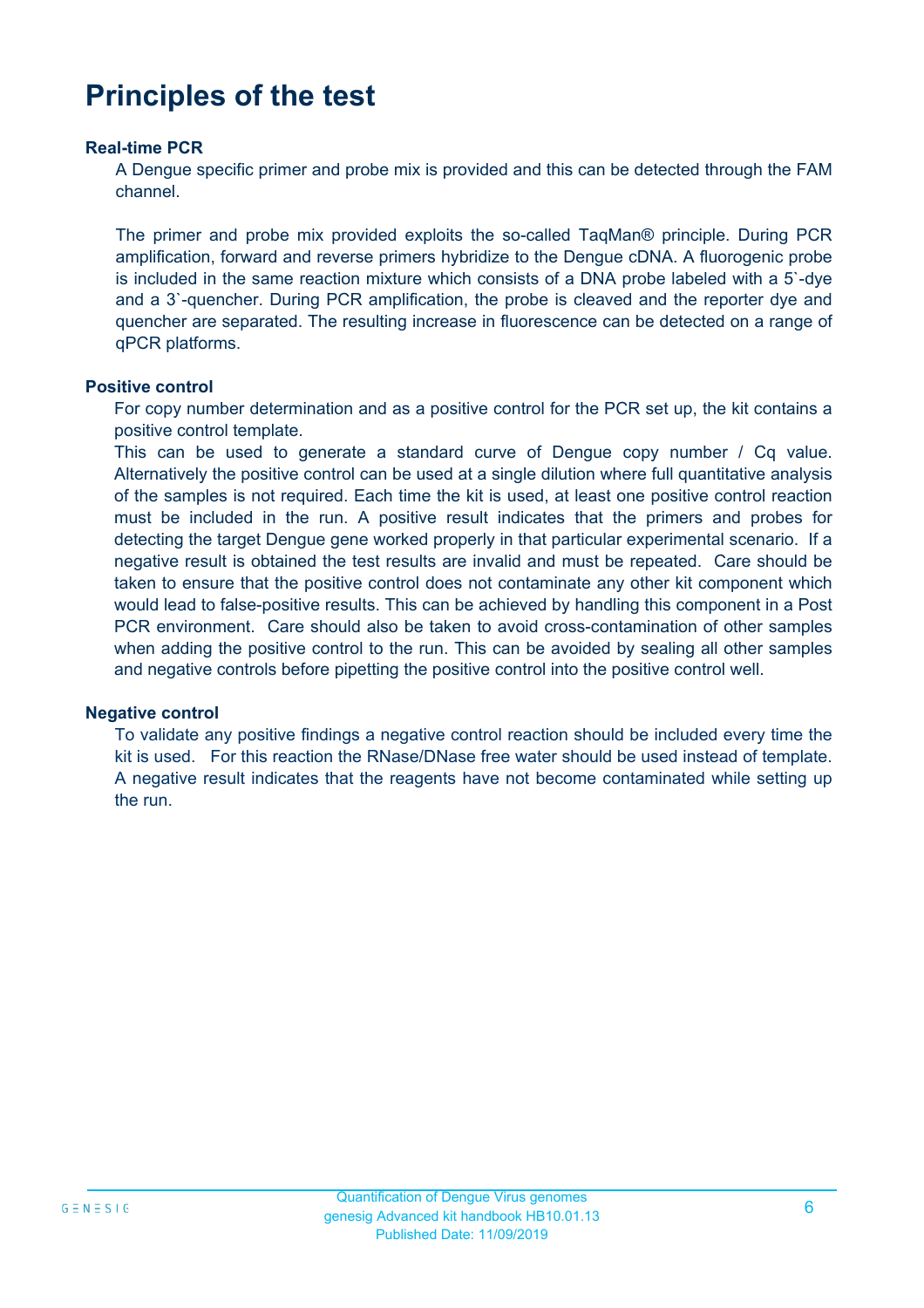#### **Internal RNA extraction control**

When performing RNA extraction, it is often advantageous to have an exogenous source of RNA template that is spiked into the lysis buffer. This control RNA is then co-purified with the sample RNA and can be detected as a positive control for the extraction process. Successful co-purification and qPCR for the control RNA also indicates that PCR inhibitors are not present at a high concentration.

A separate qPCR primer/probe mix are supplied with this kit to detect the exogenous RNA using qPCR. The PCR primers are present at PCR limiting concentrations which allows multiplexing with the target sequence primers. Amplification of the control cDNA does not interfere with detection of the Dengue target cDNA even when present at low copy number. The Internal control is detected through the VIC channel and gives a Cq value of 28+/-3 depending on the level of sample dilution.

#### **Endogenous control**

To confirm extraction of a valid biological template, a primer and probe mix is included to detect an endogenous gene. Detection of the endogenous control is through the FAM channel and it is NOT therefore possible to perform a multiplex with the Dengue primers. A poor endogenous control signal may indicate that the sample did not contain sufficient biological material.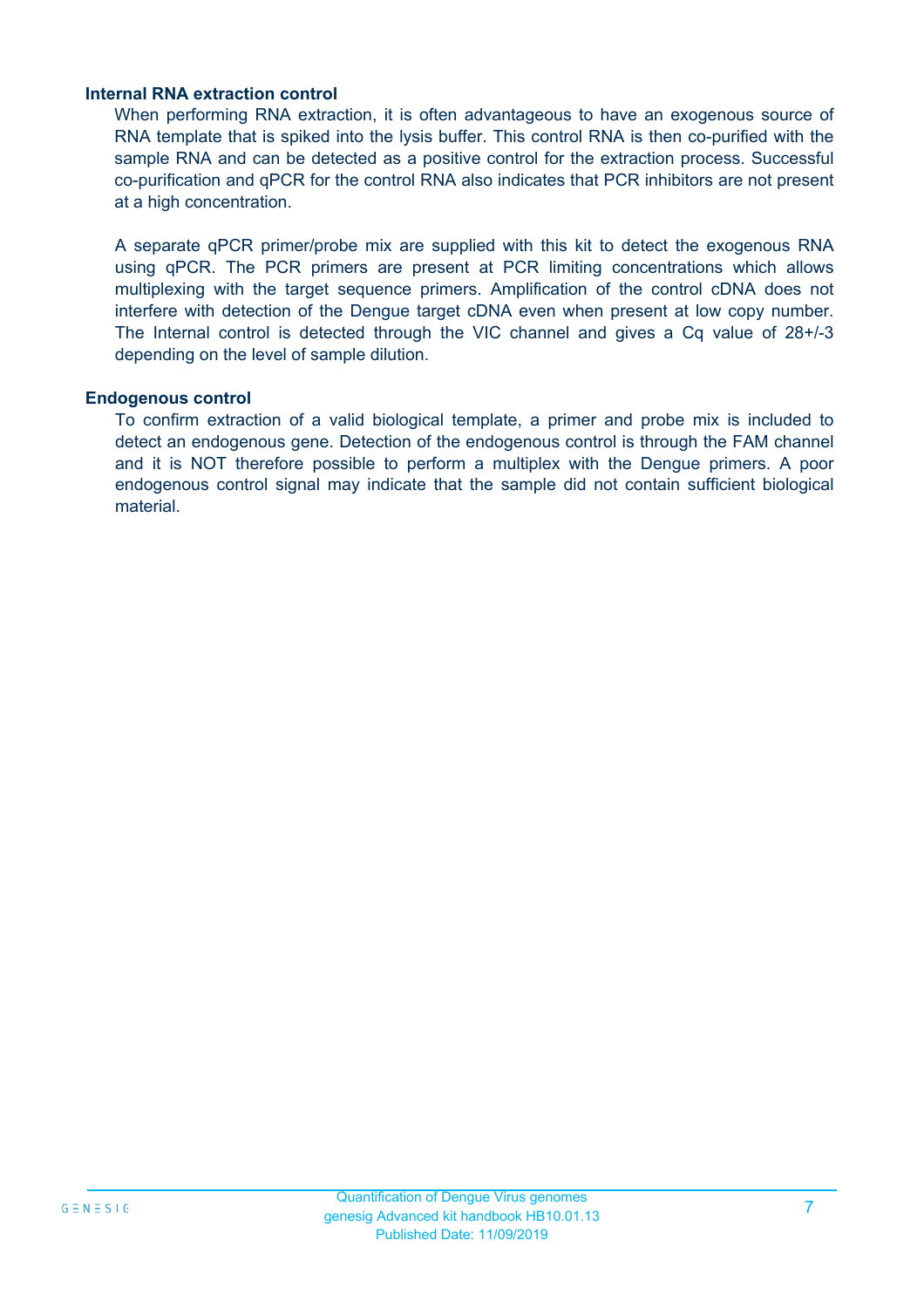### Resuspension protocol

To minimize the risk of contamination with foreign DNA, we recommend that all pipetting be performed in a PCR clean environment. Ideally this would be a designated PCR lab or PCR cabinet. Filter tips are recommended for all pipetting steps.

#### **1. Pulse-spin each tube in a centrifuge before opening.**

This will ensure lyophilised primer and probe mix is in the base of the tube and is not spilt upon opening the tube.

**2. Resuspend the primer/probe mixes in the RNase/DNase free water supplied, according to the table below:**

To ensure complete resuspension, vortex each tube thoroughly.

| Component - resuspend in water                       |          |  |
|------------------------------------------------------|----------|--|
| <b>Pre-PCR pack</b>                                  |          |  |
| Dengue primer/probe mix (BROWN)                      | $165$ µl |  |
| Internal extraction control primer/probe mix (BROWN) |          |  |
| Endogenous control primer/probe mix (BROWN)          |          |  |

**3. Resuspend the internal control template and positive control template in the template preparation buffer supplied, according to the table below:** To ensure complete resuspension, vortex each tube thoroughly.

| Component - resuspend in template preparation buffer |  |  |  |
|------------------------------------------------------|--|--|--|
| <b>Pre-PCR heat-sealed foil</b>                      |  |  |  |
| Internal extraction control RNA (BLUE)               |  |  |  |
| <b>Post-PCR heat-sealed foil</b>                     |  |  |  |
| Dengue Positive Control Template (RED) *             |  |  |  |

\* This component contains high copy number template and is a VERY significant contamination risk. It must be opened and handled in a separate laboratory environment, away from the other components.

### RNA extraction

The internal extraction control RNA can be added either to the RNA lysis/extraction buffer or to the RNA sample once it has been resuspended in lysis buffer.

#### **DO NOT add the internal extraction control RNA directly to the unprocessed biological sample as this will lead to degradation and a loss in signal.**

- **1. Add 4µ**l **of the Internal extraction control RNA (BLUE) to each sample in RNA lysis/extraction buffer per sample.**
- **2. Complete RNA extraction according to the manufacturer's protocols.**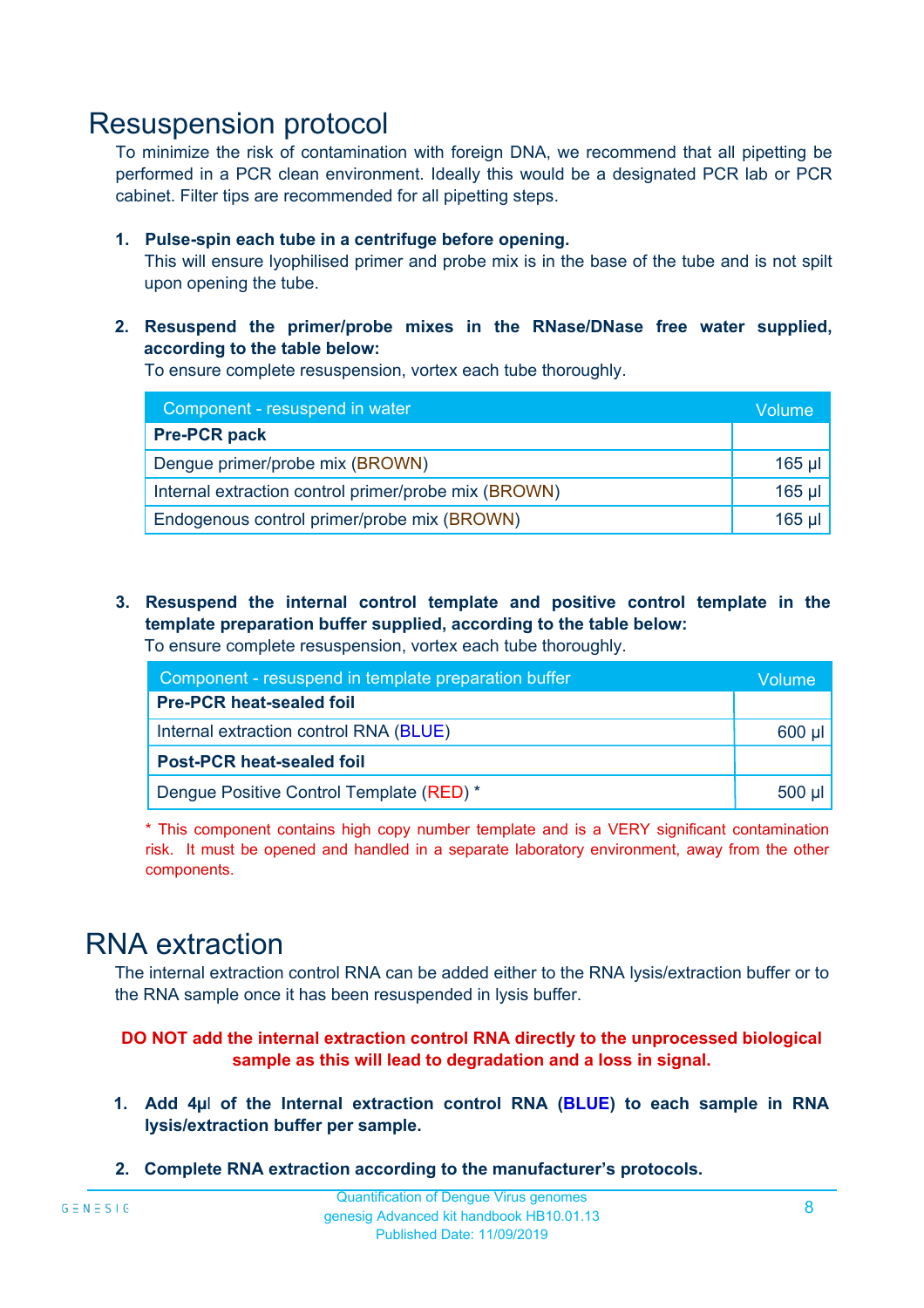# OneStep RT-qPCR detection protocol

#### **For optimum performance and sensitivity.**

All pipetting steps and experimental plate set up should be performed on ice. After the plate is poured proceed immediately to the OneStep amplification protocol. Prolonged incubation of reaction mixes at room temperature can lead to PCR artifacts that reduce the sensitivity of detection.

#### **1. For each RNA sample prepare a reaction mix according to the table below: Include sufficient reactions for positive and negative controls.**

| Component                                                    | <b>Volume</b>   |
|--------------------------------------------------------------|-----------------|
| oasig OneStep or PrecisionPLUS OneStep 2X RT-qPCR Master Mix | $10 \mu$        |
| Dengue primer/probe mix (BROWN)                              | 1 µl            |
| Internal extraction control primer/probe mix (BROWN)         | 1 µl            |
| <b>RNase/DNase free water (WHITE)</b>                        | $3 \mu$         |
| <b>Final Volume</b>                                          | 15 <sub>µ</sub> |

**2. For each RNA sample prepare an endogenous control reaction according to the table below (optional):**

This control reaction will provide crucial information regarding the quality of the biological sample.

| Component                                                    | Volume |
|--------------------------------------------------------------|--------|
| oasig OneStep or PrecisionPLUS OneStep 2X RT-qPCR Master Mix | 10 µl  |
| Endogenous control primer/probe mix (BROWN)                  |        |
| <b>RNase/DNase free water (WHITE)</b>                        | 4 µ    |
| <b>Final Volume</b>                                          | $15$ µ |

- **3. Pipette 15µl of these mixes into each well according to your qPCR experimental plate set up.**
- **4. Pipette 5µl of RNA template into each well, according to your experimental plate set up.**

For negative control wells use 5µl of RNase/DNase free water. The final volume in each well is 20ul.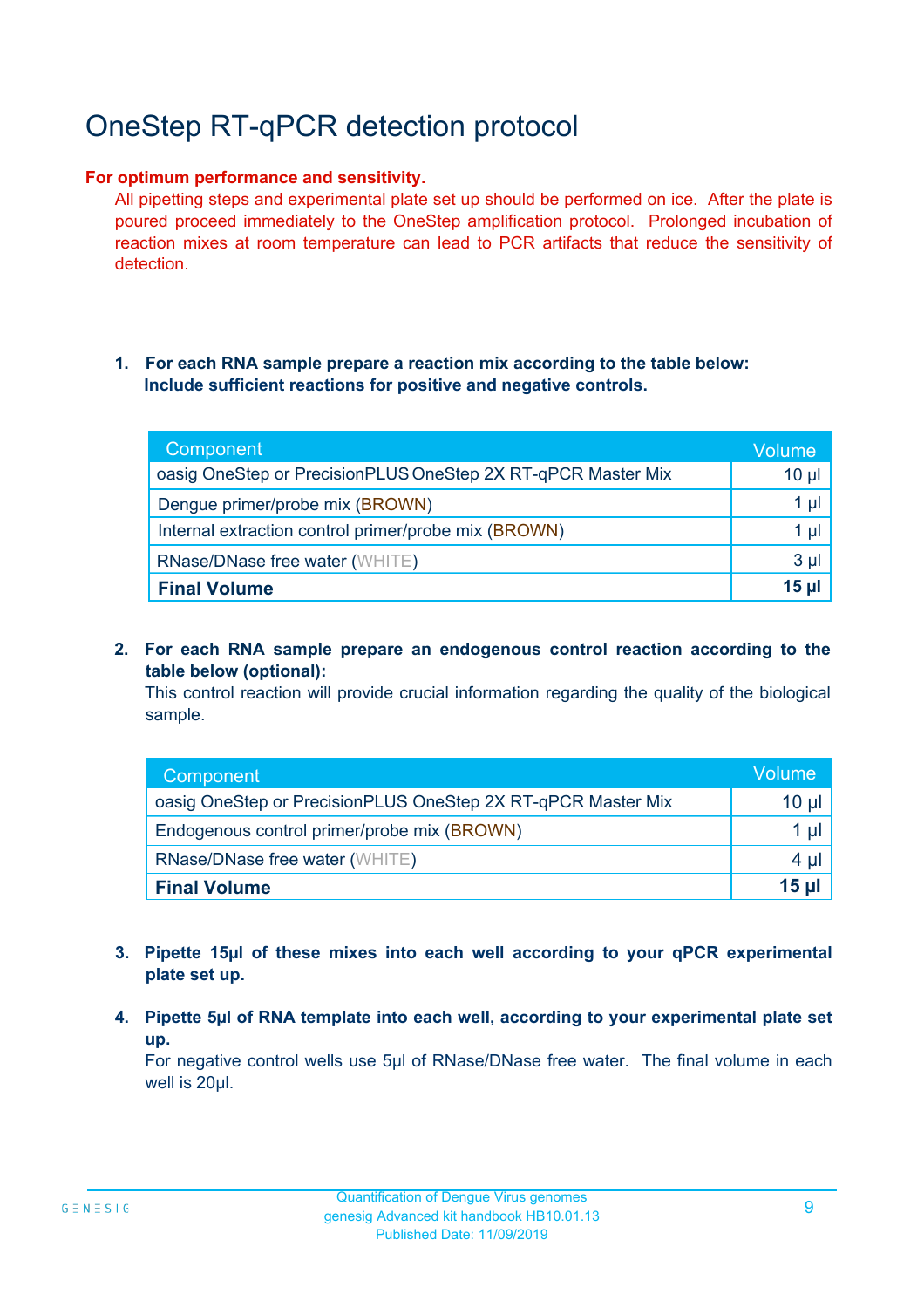**5. If a standard curve is included for quantitative analysis prepare a reaction mix according to the table below:**

| Component                                                    | Volume       |
|--------------------------------------------------------------|--------------|
| oasig OneStep or PrecisionPLUS OneStep 2X RT-qPCR Master Mix | $10 \mu$     |
| Dengue primer/probe mix (BROWN)                              | Ιu           |
| <b>RNase/DNase free water (WHITE)</b>                        | 4 ul         |
| <b>Final Volume</b>                                          | <b>15 ul</b> |

- **6. Preparation of standard curve dilution series.**
	- **1) Pipette 90µl of template preparation buffer into 5 tubes and label 2-6**
	- **2) Pipette 10µl of Positive Control Template (RED) into tube 2**
	- **3) Vortex thoroughly**
	- **4) Change pipette tip and pipette 10 µl from tube 2 into tube 3**
	- **5) Vortex thoroughly**

**Repeat steps 4 and 5 to complete the dilution series**

| <b>Standard Curve</b>         | <b>Copy Number</b>     |
|-------------------------------|------------------------|
| Tube 1 Positive control (RED) | $2 \times 10^5$ per µl |
| Tube 2                        | $2 \times 10^4$ per µl |
| Tube 3                        | $2 \times 10^3$ per µl |
| Tube 4                        | $2 \times 10^2$ per µl |
| Tube 5                        | 20 per µl              |
| Tube 6                        | 2 per µl               |

**7. Pipette 5µl of standard template into each well for the standard curve according to your plate set-up**

The final volume in each well is 20µl.

### OneStep RT-qPCR Amplification Protocol

Amplification conditions using oasig OneStep or PrecisionPLUS OneStep 2X RT-qPCR Master Mix.

|             | <b>Step</b>                  | <b>Time</b>      | <b>Temp</b> |
|-------------|------------------------------|------------------|-------------|
|             | <b>Reverse Transcription</b> | $10 \text{ min}$ | 55 °C       |
|             | Enzyme activation            | 2 min            | 95 °C       |
| Cycling x50 | Denaturation                 | 10 <sub>s</sub>  | 95 °C       |
|             | <b>DATA COLLECTION *</b>     | 60 s             | 60 °C       |

\* Fluorogenic data should be collected during this step through the FAM and VIC channels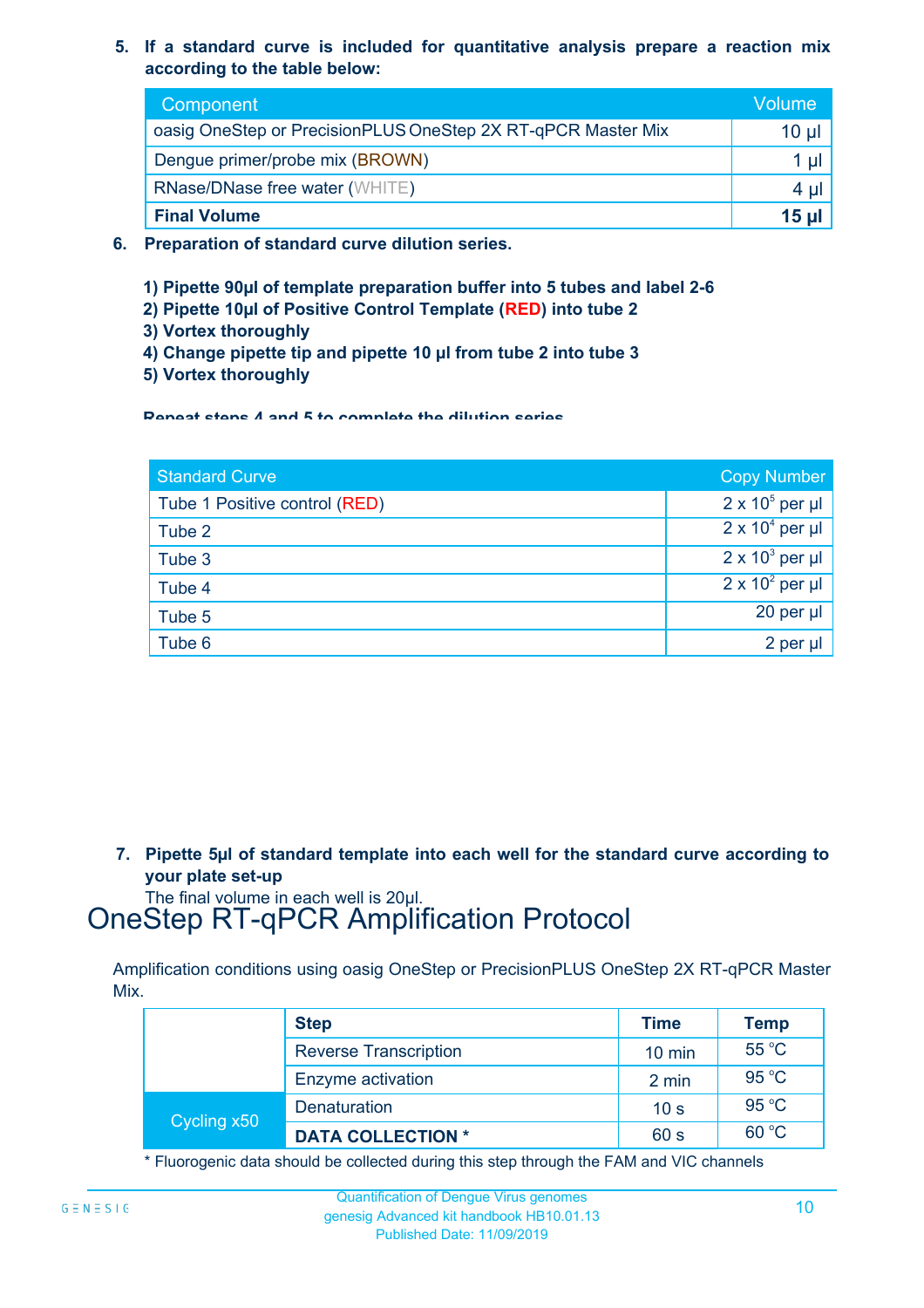### Interpretation of results

| <b>Target</b><br>(FAM) | Internal<br>control<br>(VIC) | <b>Positive</b><br>control | <b>Negative</b><br>control | Interpretation                                                                                                  |
|------------------------|------------------------------|----------------------------|----------------------------|-----------------------------------------------------------------------------------------------------------------|
| $\leq 30$              | $+ / -$                      | ٠                          |                            | <b>POSITIVE QUANTITATIVE RESULT</b><br>calculate copy number                                                    |
| > 30                   | ÷                            | ÷                          |                            | <b>POSITIVE QUANTITATIVE RESULT</b><br>calculate copy number                                                    |
| > 30                   |                              | ٠                          |                            | <b>POSITIVE QUALITATIVE RESULT</b><br>do not report copy number as this may<br>be due to poor sample extraction |
|                        | ÷                            | ٠                          |                            | <b>NEGATIVE RESULT</b>                                                                                          |
| $+ 1 -$                | $+ / -$                      | ٠                          | $\leq 35$                  | <b>EXPERIMENT FAILED</b><br>due to test contamination                                                           |
| $+ 1 -$                | $+ 1 -$                      | ÷                          | $> 35$                     | $\star$                                                                                                         |
|                        |                              | ٠                          |                            | <b>SAMPLE PREPARATION FAILED</b>                                                                                |
|                        |                              |                            |                            | <b>EXPERIMENT FAILED</b>                                                                                        |

Positive control template (**RED**) is expected to amplify between Cq 16 and 23. Failure to satisfy this quality control criterion is a strong indication that the experiment has been compromised.

\*Where the test sample is positive and the negative control is positive with a Cq > 35, the sample must be reinterpreted based on the relative signal strength of the two results:



If the sample amplifies > 5 Cq earlier than the negative control then the sample should be reinterpreted (via the table above) with the negative control verified as negative.



If the sample amplifies < 5 Cq earlier than the negative control then the positive sample result is invalidated and the result should be determined inconclusive due to test contamination. The test for this sample should be repeated.